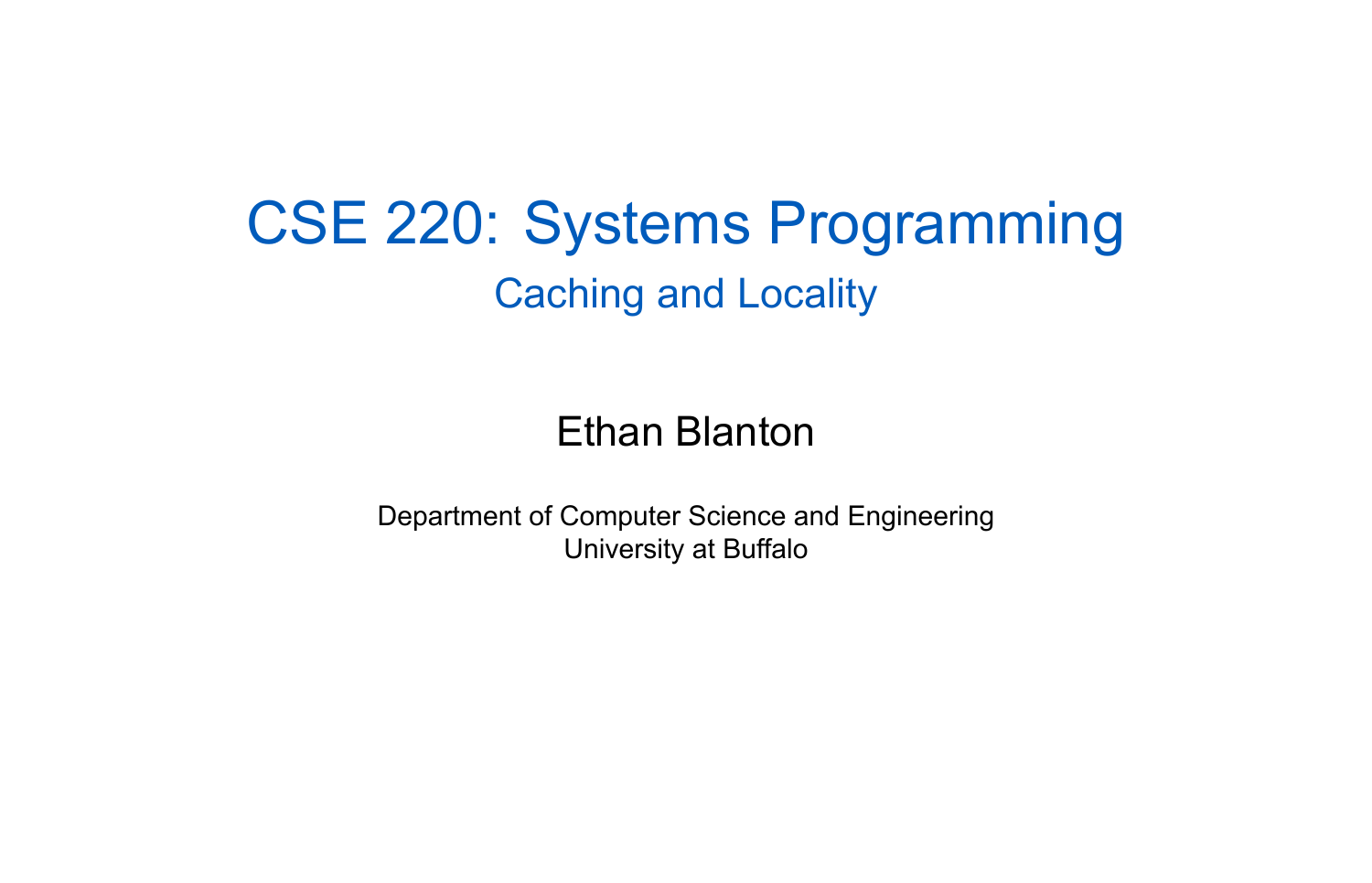## Memory Structure

Memory technologies form a hierarchy of storage layers.

We ordinarily number these layers as L1, L2, ...

The lowest-numbered layers are fastest and closest to the CPU.

This complexity of structure and notation is about performance.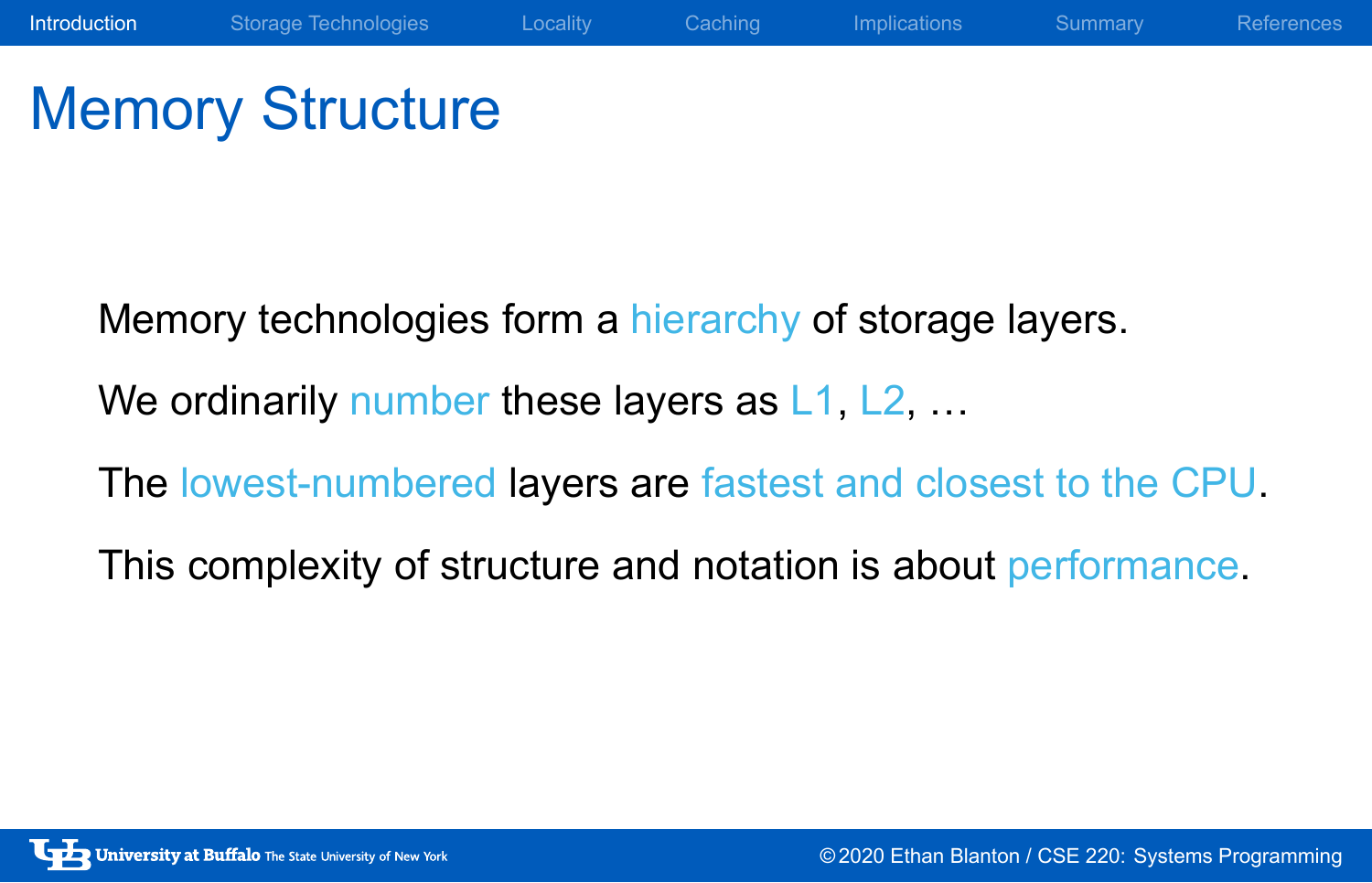# The Memory Hierarchy

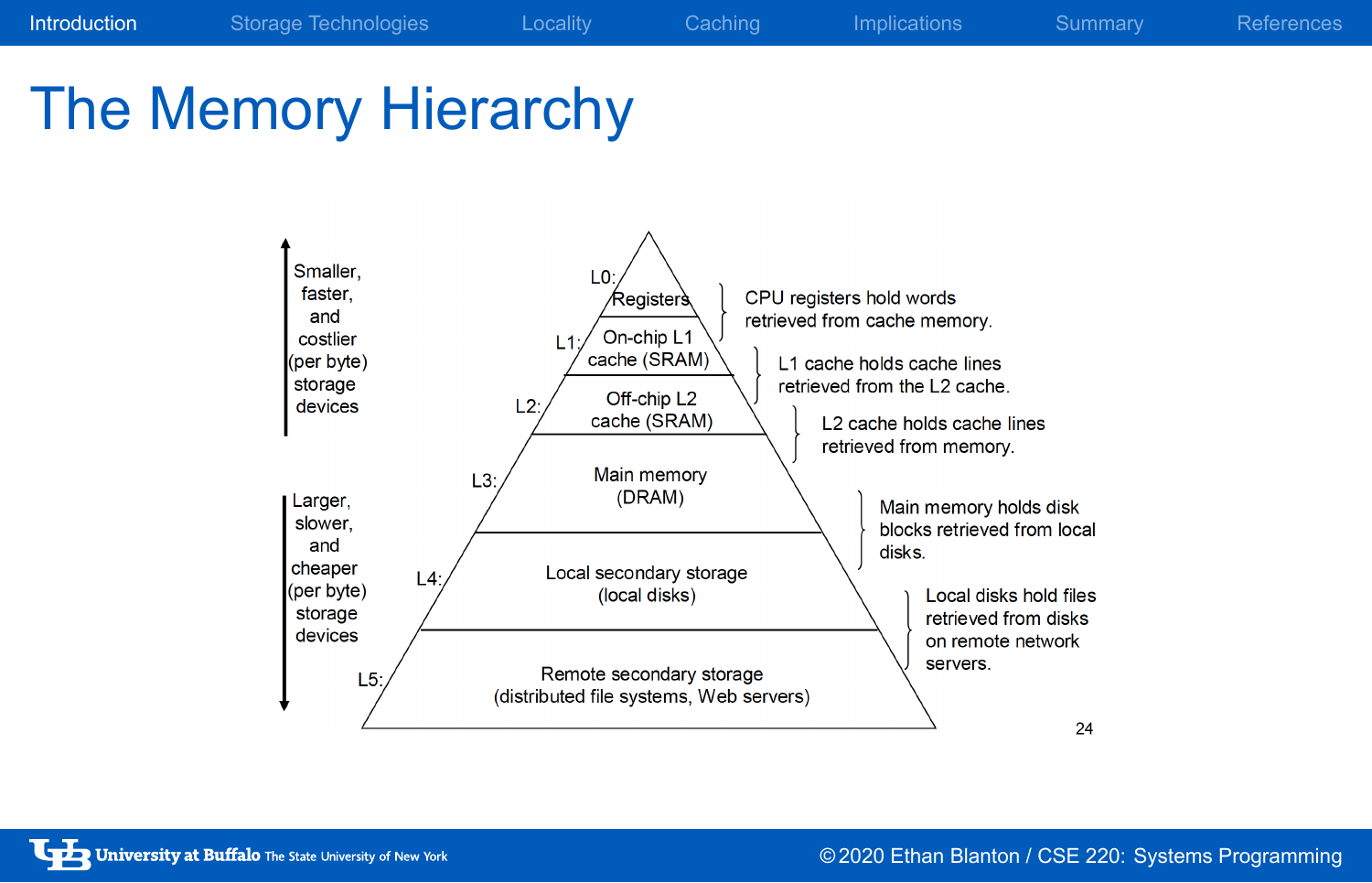### Memory Latency

The CPU is up to a thousand times faster than the main memory!

Memory speed is complicated, but:

- A modern processor has a clock cycle of about 0.3 ns.
- Many simple operations can complete in one clock cycle. <sup>¶</sup>
- Modern RAM can fetch a random location in about 10 ns.

This means a best case memory access is 30+ times longer than a CPU operation.

In reality it's typically several times longer than that.

This speed difference is growing larger.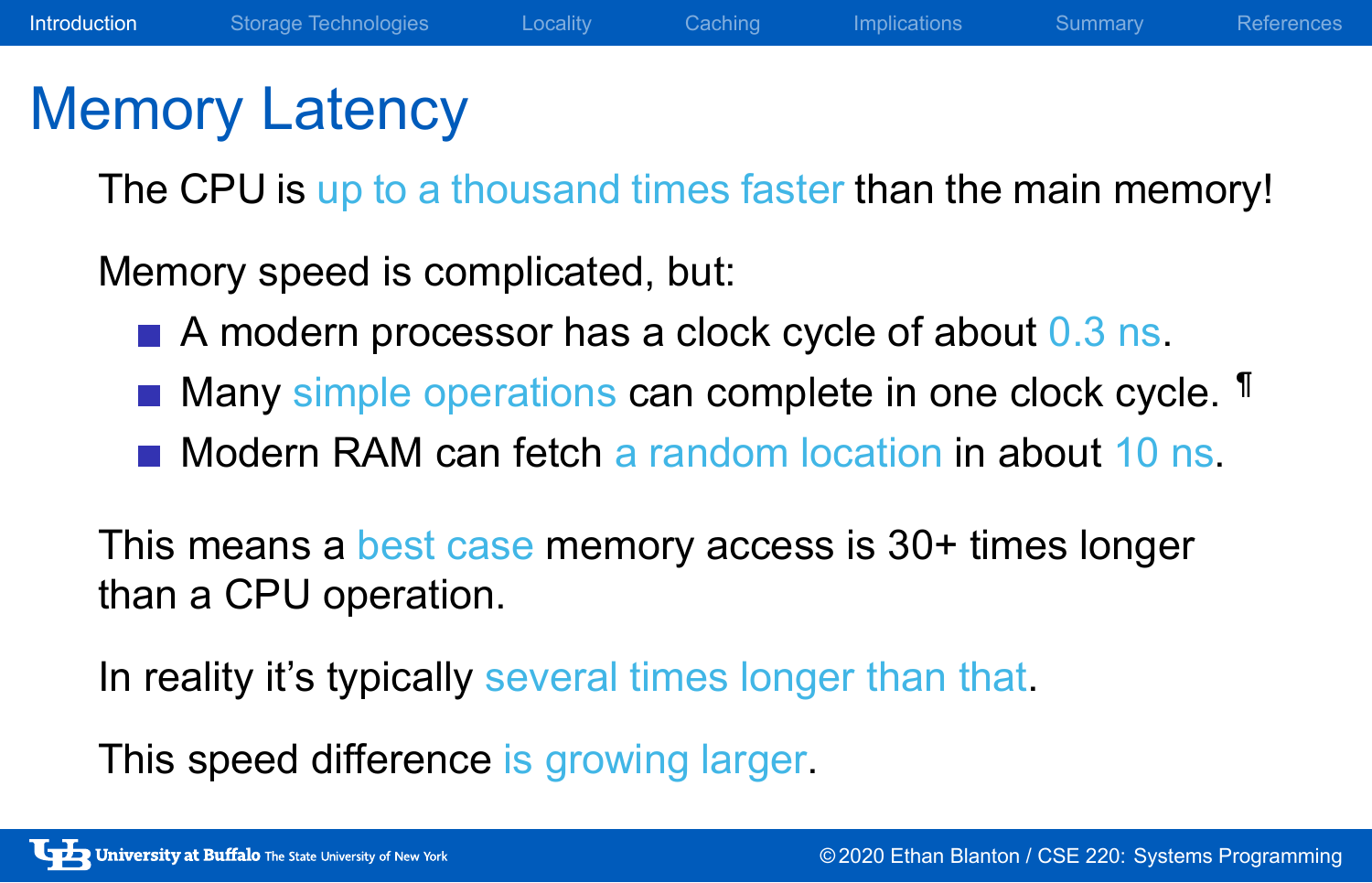## **Caching**

Caching is temporarily storing data for faster access.

### Typically this means storing it:

- closer to the CPU (electronically speaking)
- **n** in a faster storage technology

A small amount of faster storage can make a big difference!

However, we must use it well.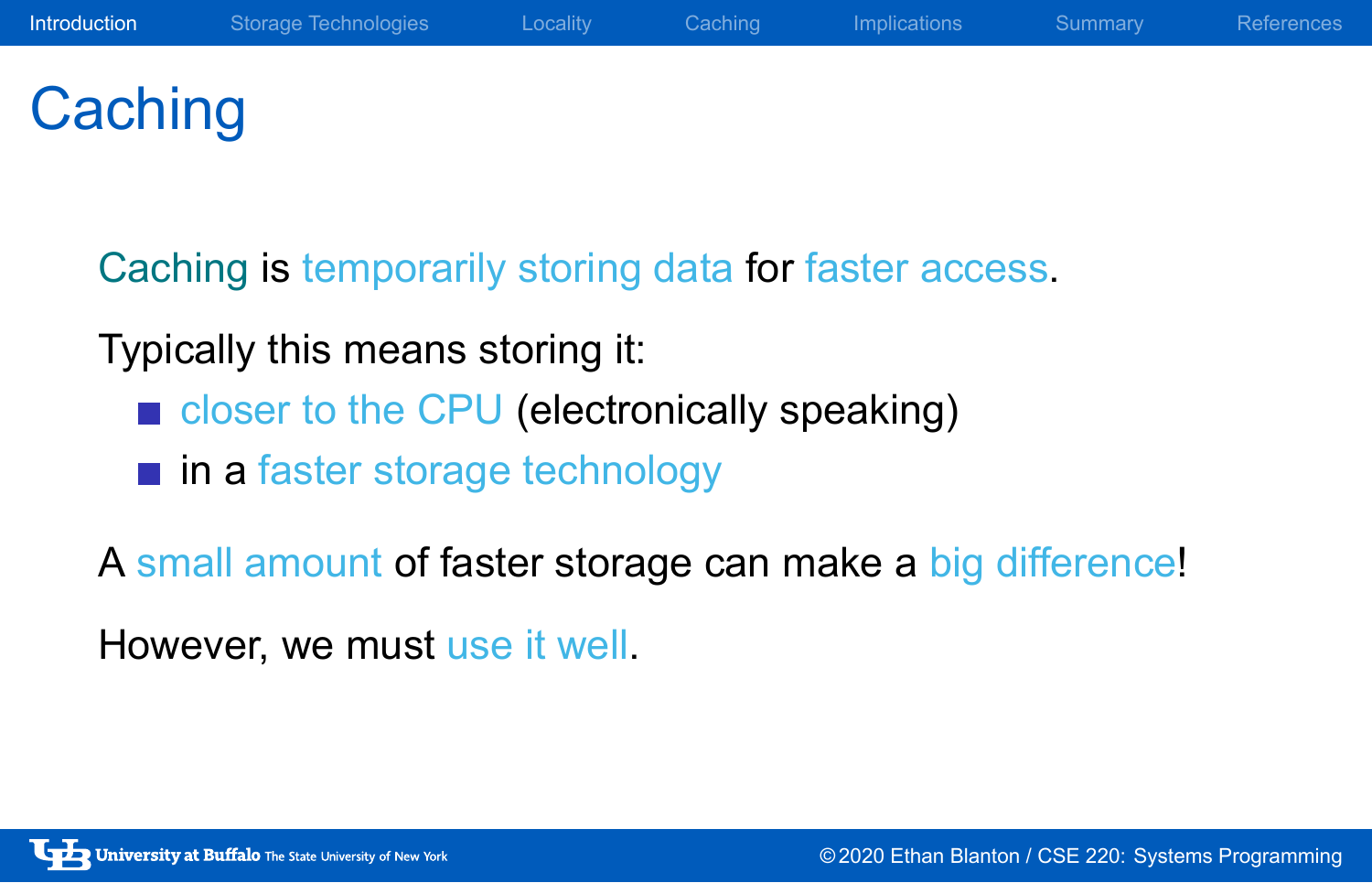# Why Cache?

The bottom line:

- Fast storage is expensive.
- **Large storage is slow.**

Caching lets us pretend that our large, slow storage is fast.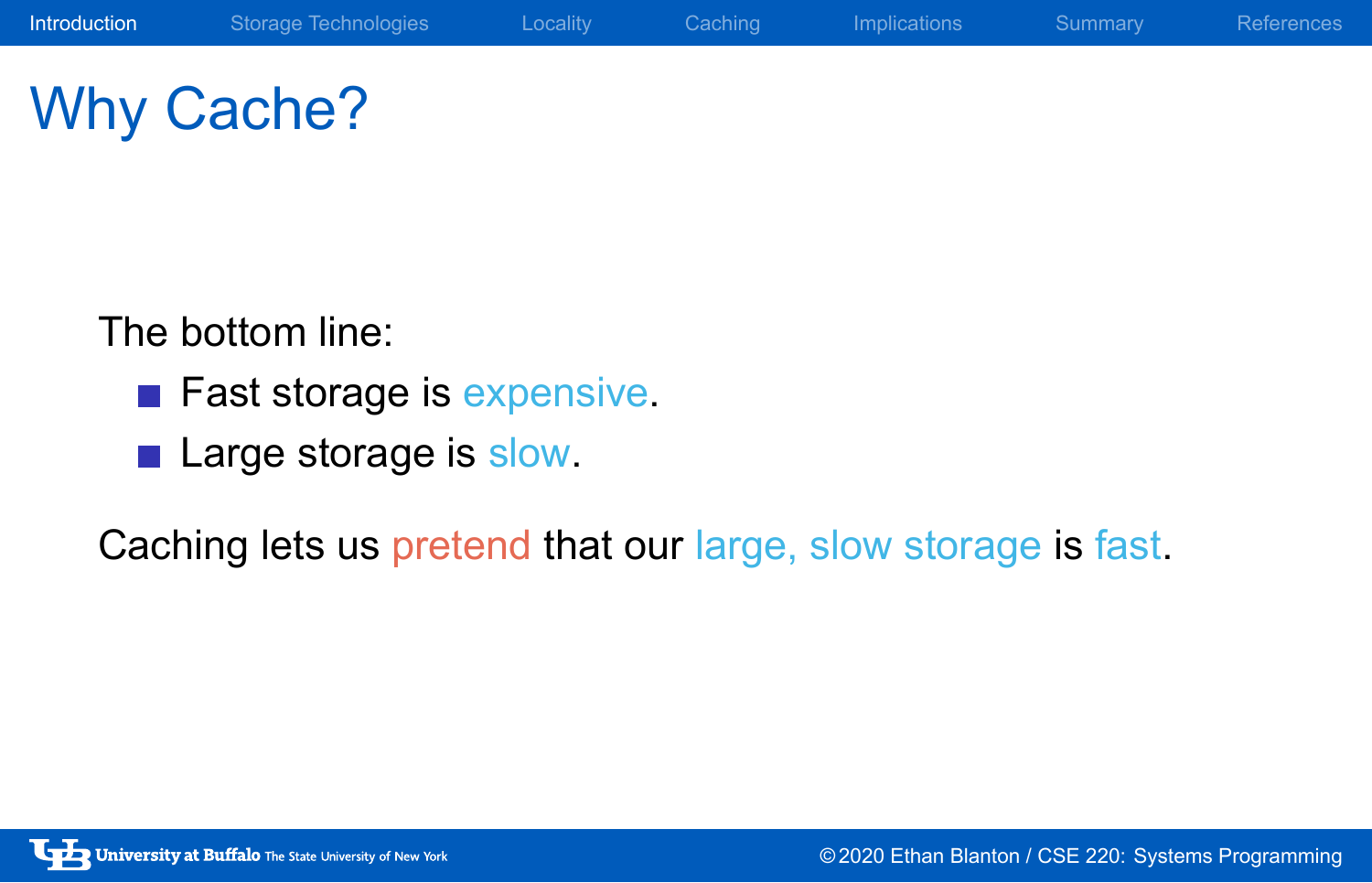### Storage Technologies

A typical computer has several types of storage.

Volatile storage is lost when the power is turned off:

- CPU registers
- Static RAM (SRAM)
- Dynamic RAM (DRAM)

### Nonvolatile storage retains its data indefinitely: ¶

- **Flash memory**
- **Magnetic disk**

Each technology has potentially very different properties.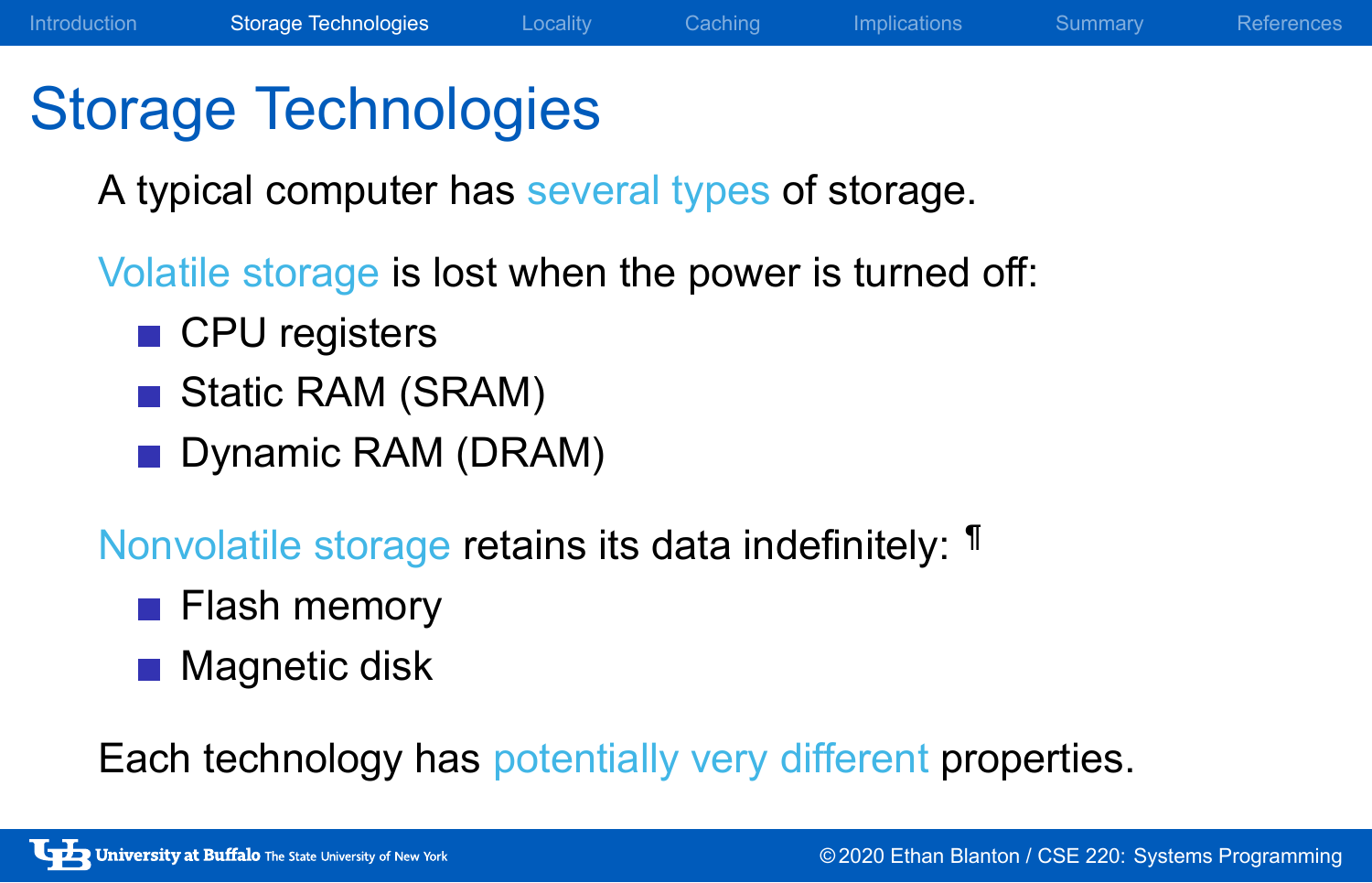## CPU Registers

CPU Registers are single words of RAM.

They are attached directly to the CPU logic.

This means they can be accessed within a single CPU cycle.

They are the fastest storage we will discuss.

CPU registers are typically named or numbered.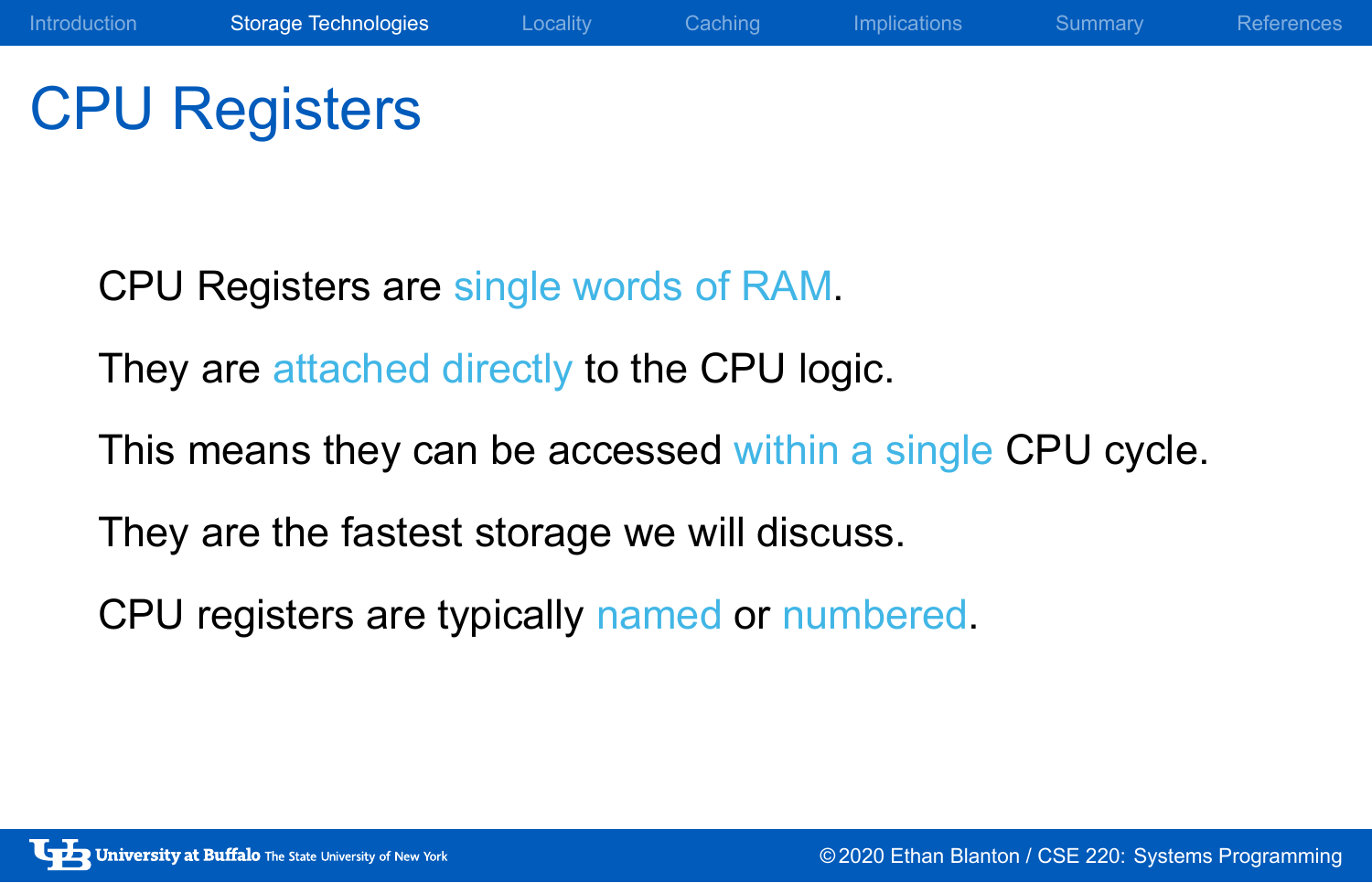## Static RAM

Static RAM is the next fastest type of memory we will discuss.

SRAM is constructed from transistor latches.

It is quite fast, but also quite expensive per bit.

The closest caches to the CPU, L1 and L2, are typically SRAM.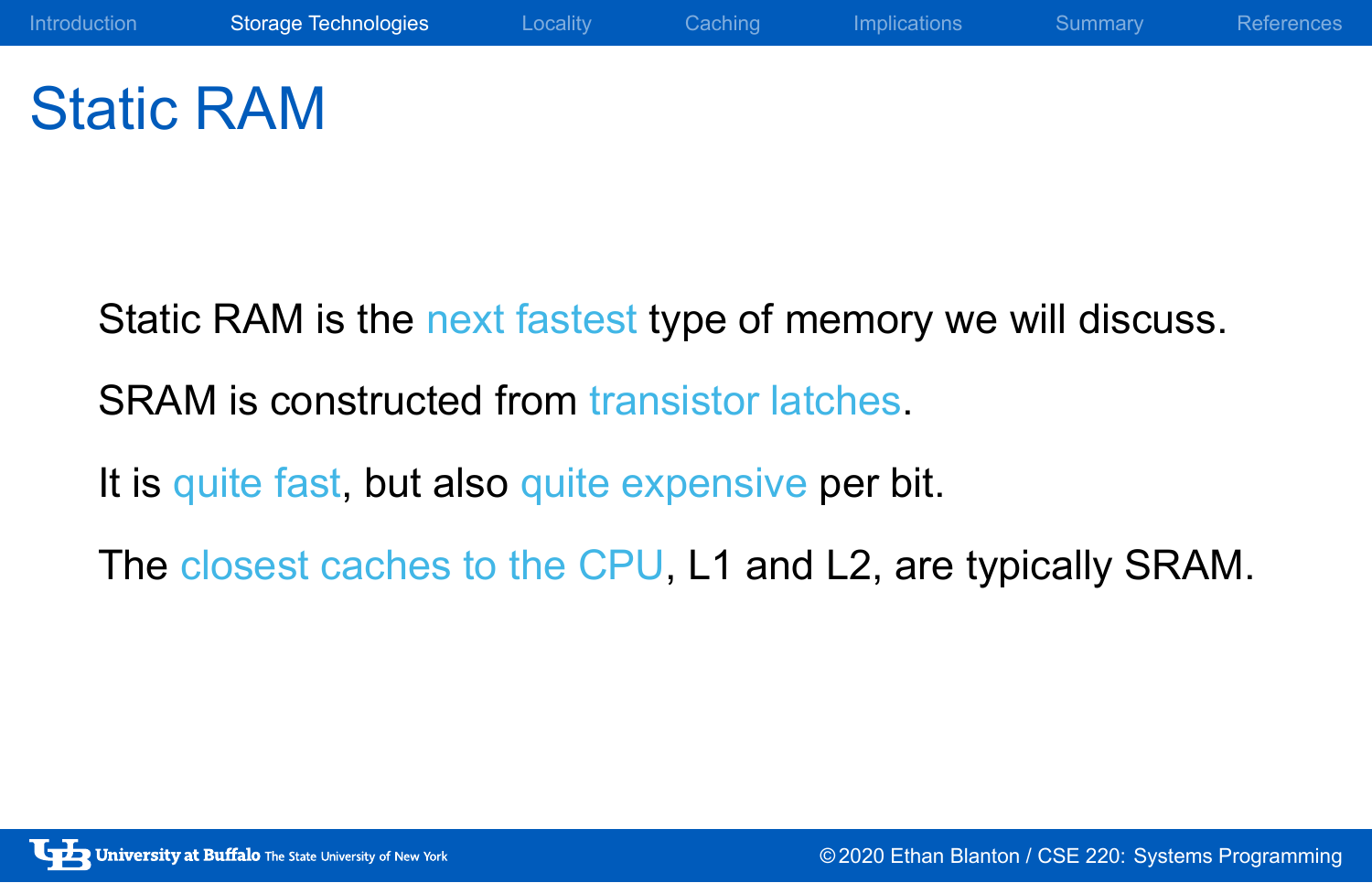## Dynamic RAM

Dynamic RAM is the slowest and least expensive RAM.

It is made from transistors and capacitors.

This is much cheaper per bit, but requires refresh.

During refresh the RAM cannot be accessed.

Reading a bit is also destructive, requiring it to be re-written.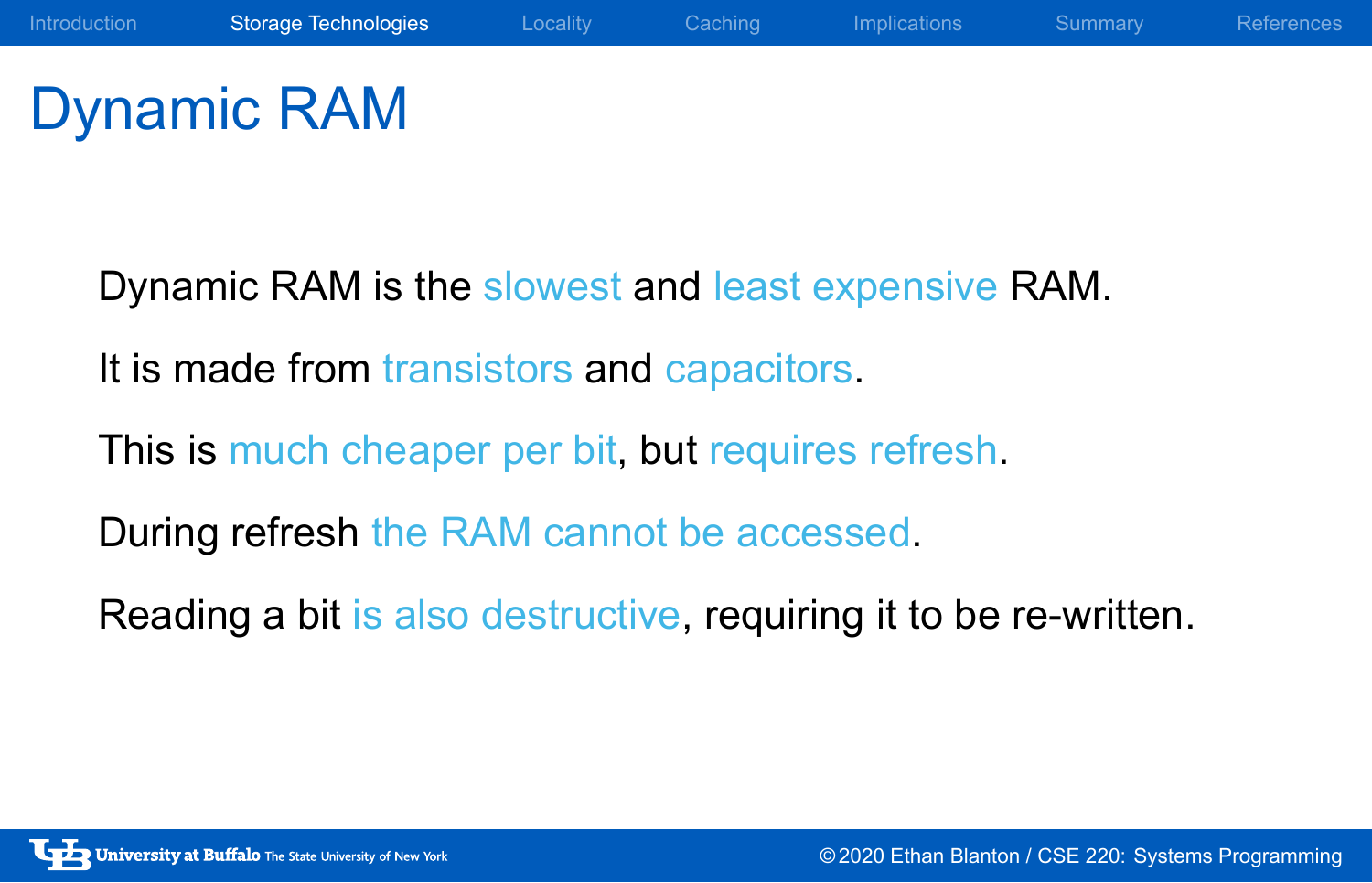## DRAM Refresh

Capacitors store charge.

DRAM stores charge in a capacitor to encode a 1 bit.

Capacitors also leak their charge.

Therefore, the one bits must be frequently recharged.

A DRAM controller manages this.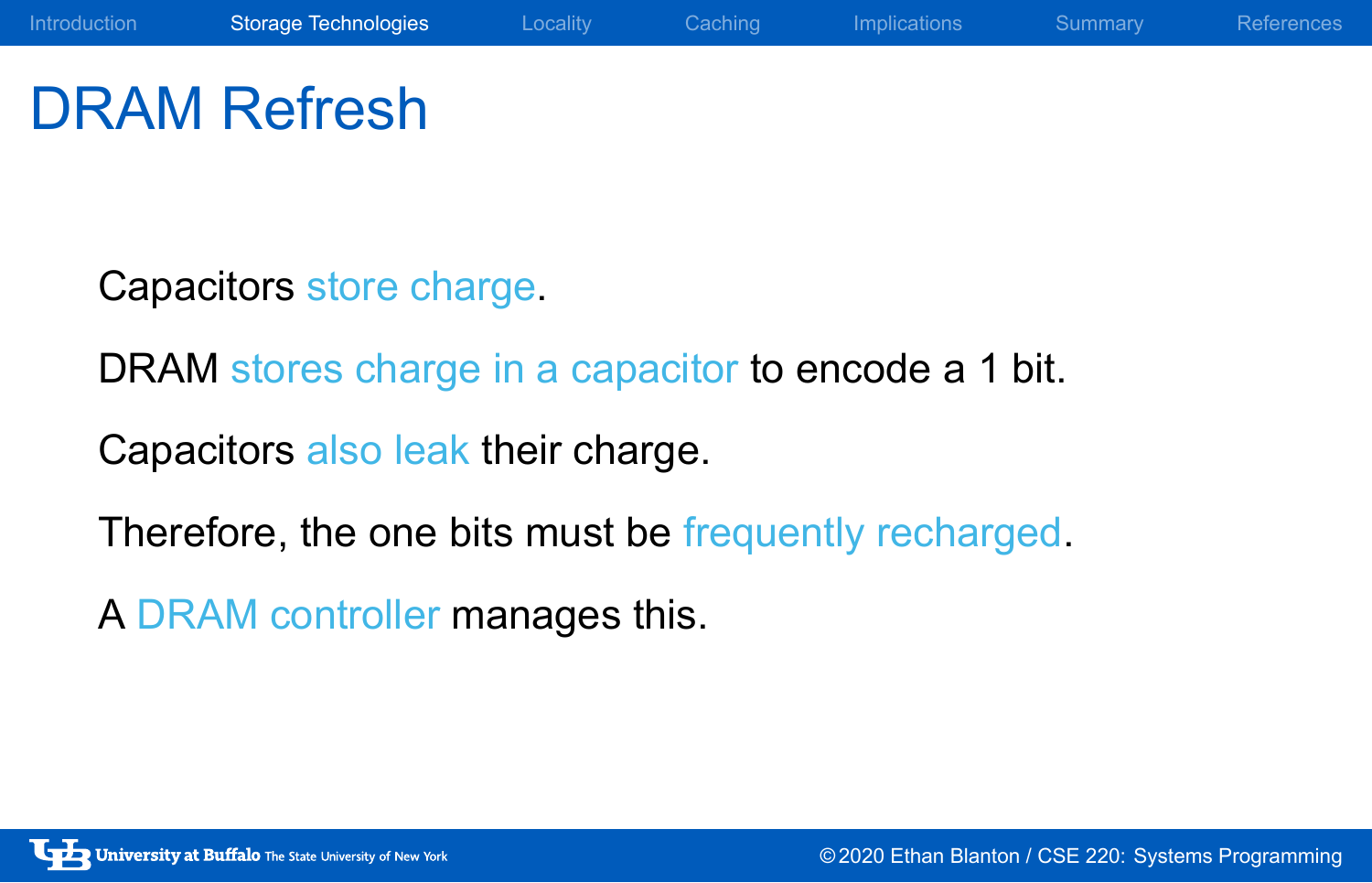### Flash Memory

Flash Memory also stores bits in transistors. Flash Memory used for solid state disks is typically NAND. ¶ NAND Flash can be read or written in several kB blocks. However, it is erased in several MB blocks. This means that writes are periodically quite slow. Flash access times are approaching DRAM speeds.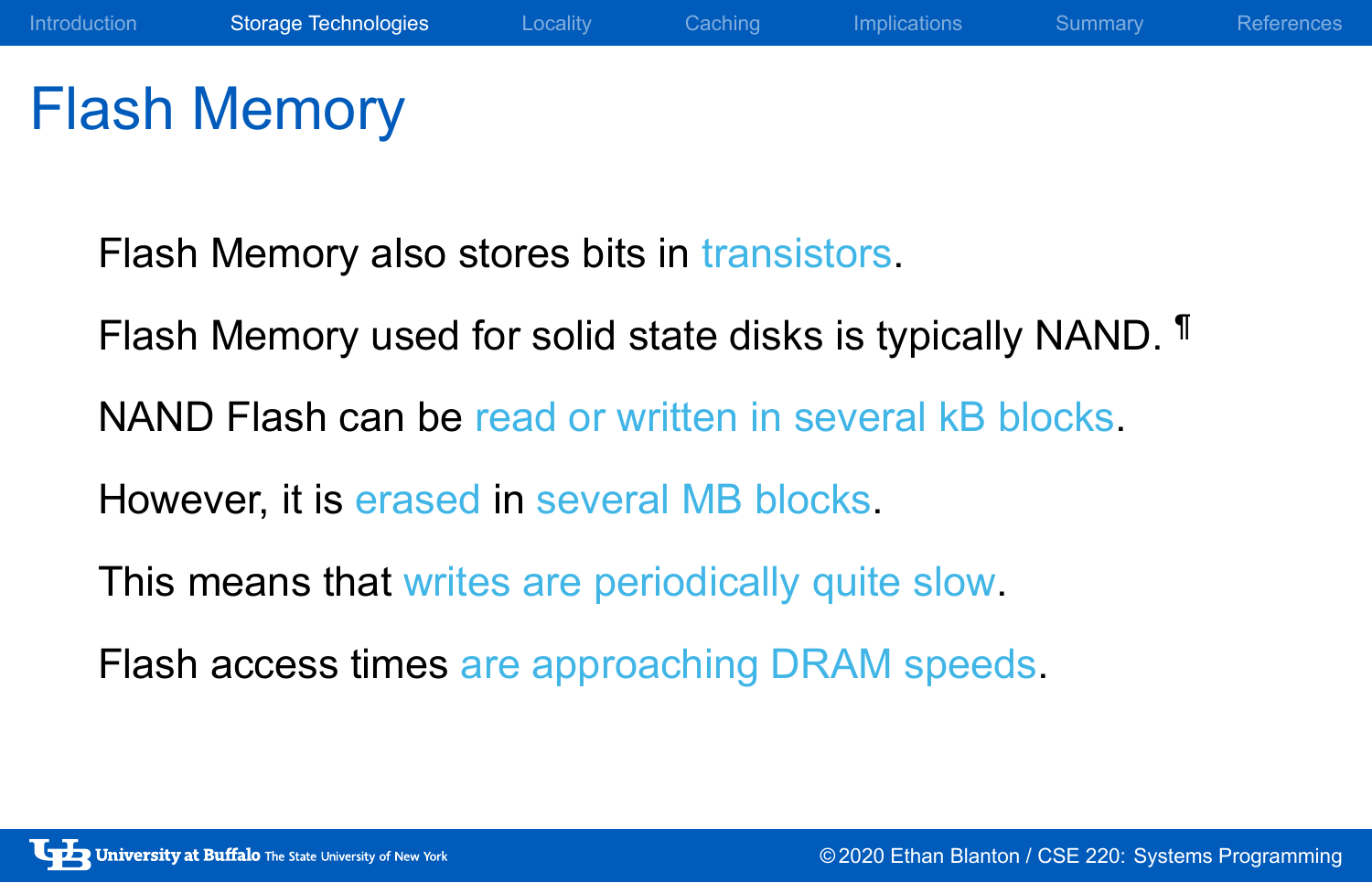### Magnetic Media

The modern magnetic media is hard disks.

Hard disks use spinning disks with magnetic coatings.

Reading/writing data requires:

- Moving a physical head on an arm over the data
- Waiting for the data to spin under the head

Hard disks are by far the slowest of the media we are discussing.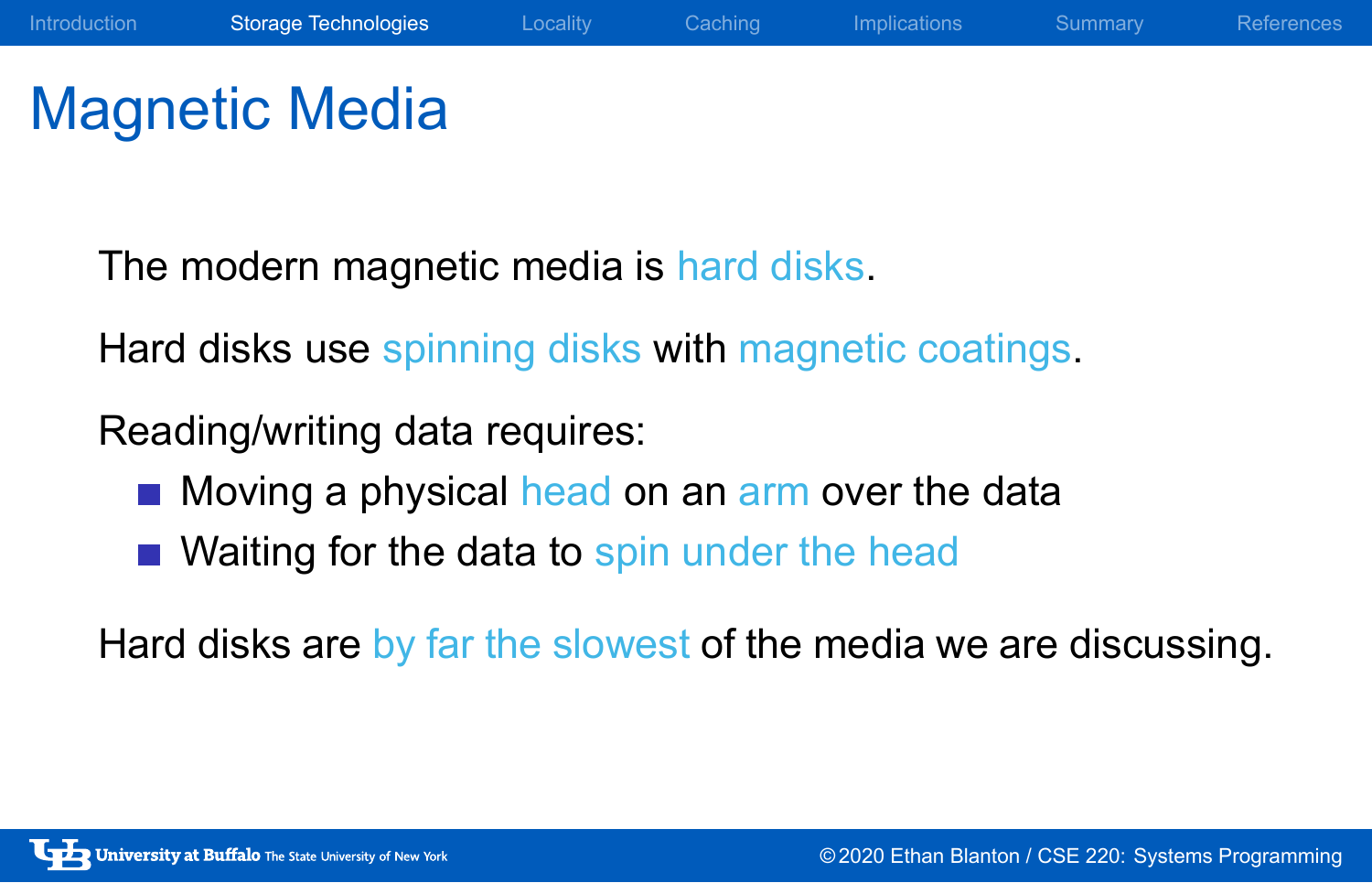### Maintaining Speed

How can a CPU maintain speed with such slow RAM?

The key is locality. There are two important types of locality:

### Temporal locality:

Recently-used locations are likely to be used again soon.

### Spatial locality:

Newly-used locations are likely to be nearby recently-used locations.

These properties mean that small amounts of fast storage can make a big difference.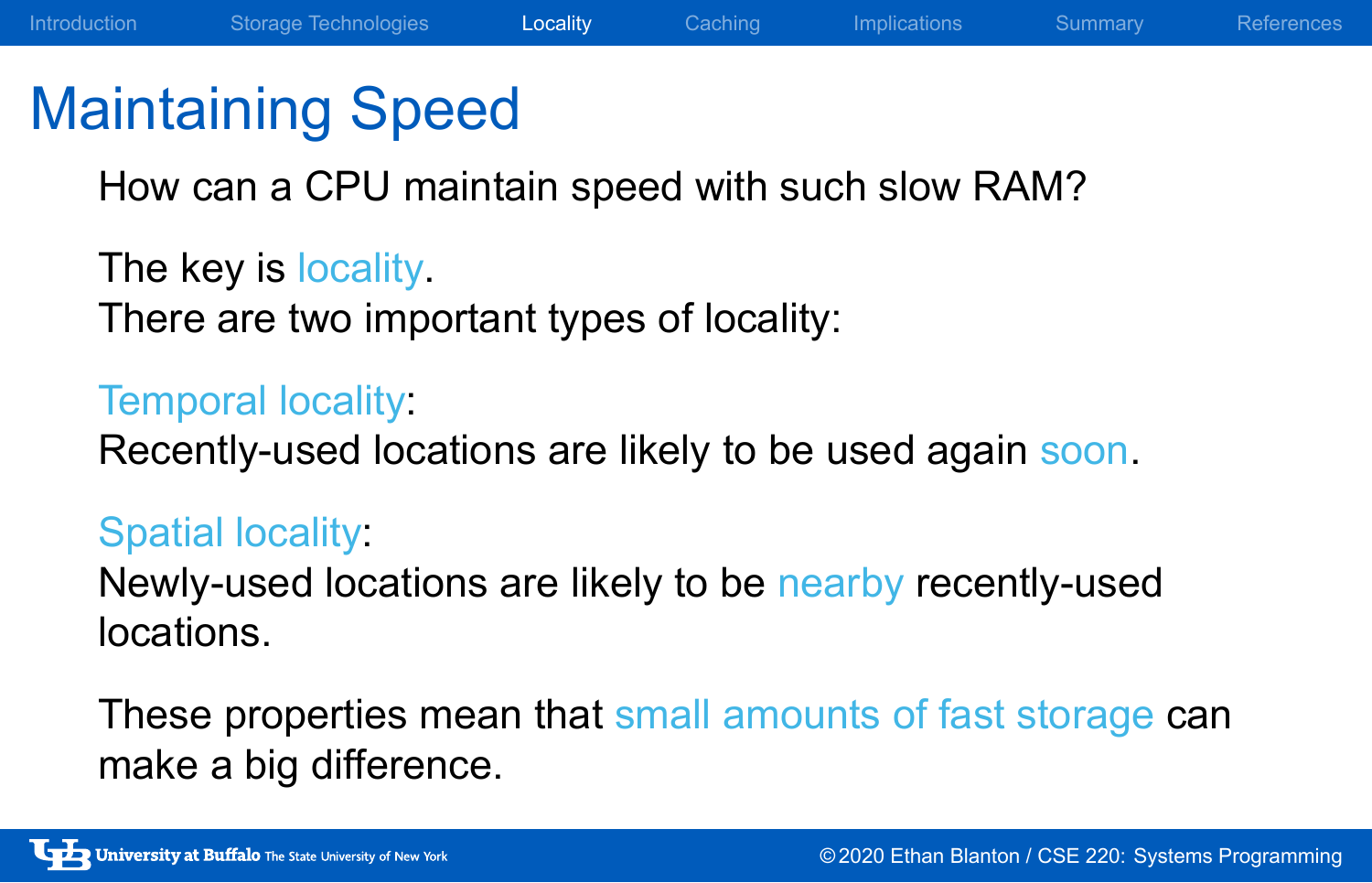### Locality Example

```
int sum = 0;
for (int i = 0; i < N; i++) {
    sum += array[i];}
```
Temporal locality:

- sum is accessed frequently
- $\blacksquare$  i is accessed frequently

Spatial locality:

- Sequential locations in array are accessed
- $\blacksquare$  The instructions for the code are sequential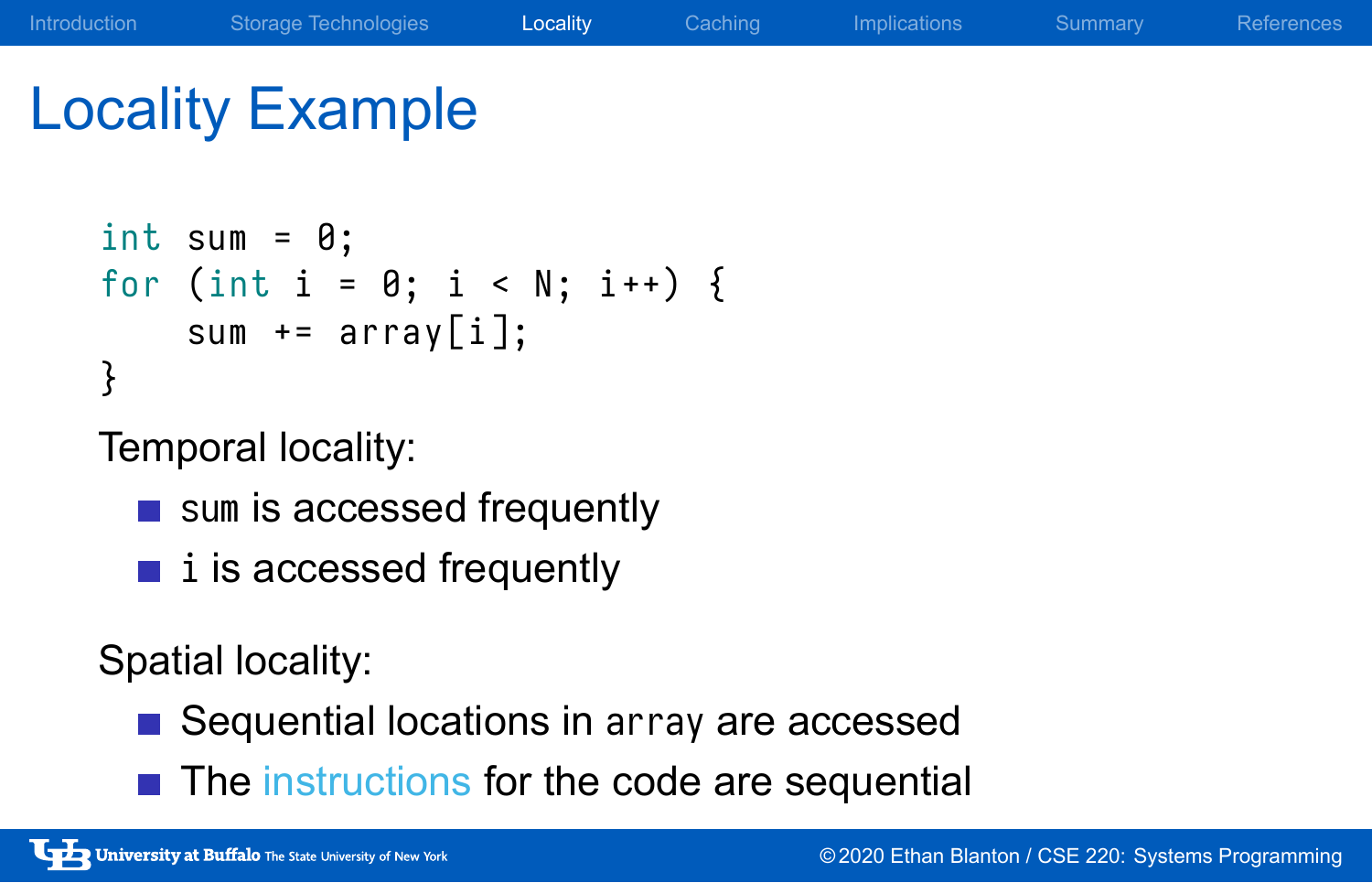## Caching and Locality

This locality principle is what makes caching effective.

Recently used and nearby data can be stored in fast storage.

Other data can remain in slower storage.

This allows the fast, expensive storage to be small.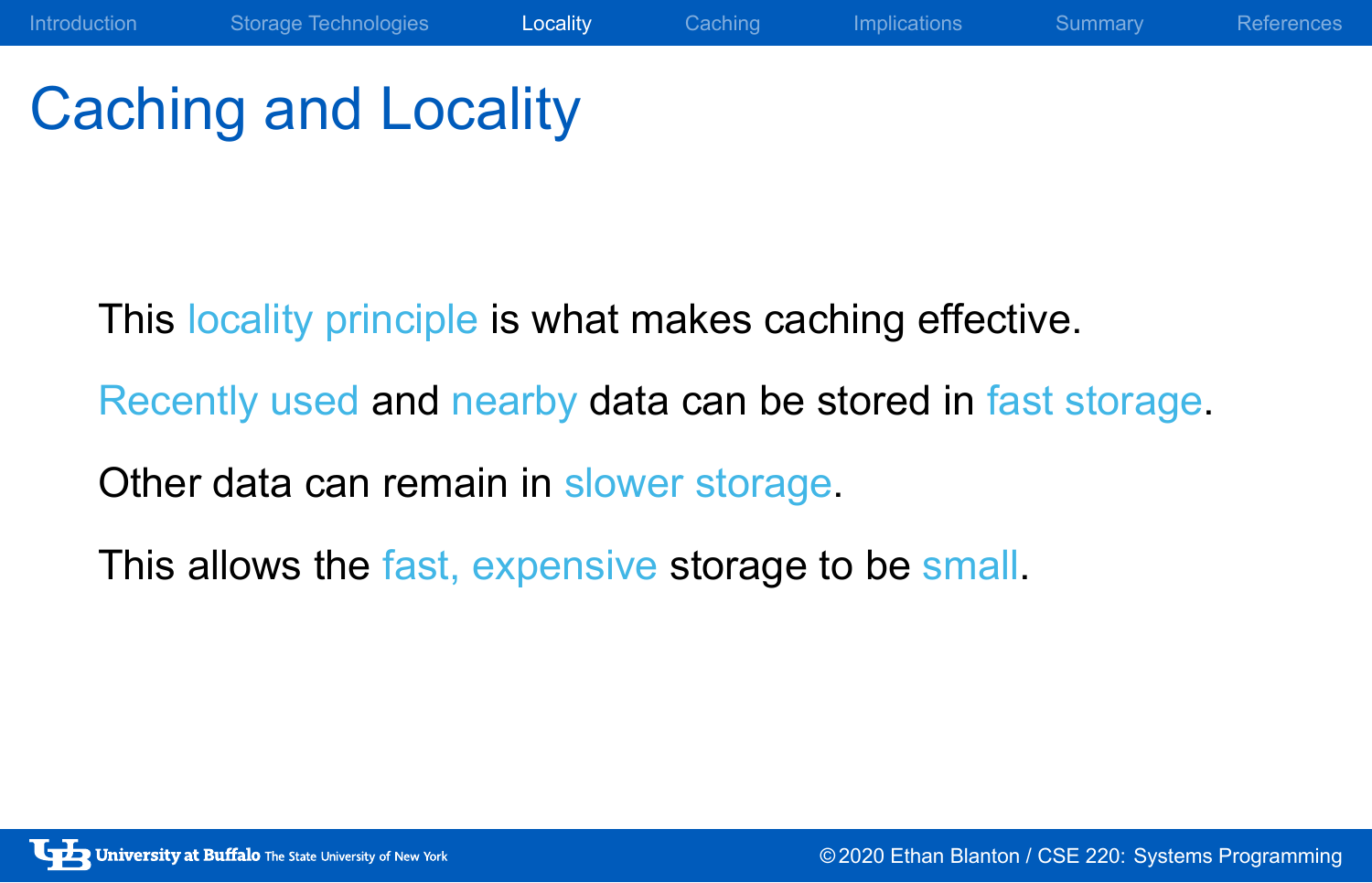# Cache Levels

Memories are often referred to by levels L0-L4:

| Level          | Type                    | <b>Size</b>       | <b>Access Time</b>      |
|----------------|-------------------------|-------------------|-------------------------|
| L <sub>0</sub> | CPU registers O(100 B)  |                   | $~1$ clock cycles       |
| $\mathsf{L}$ 1 | Level 1 cache O(10 KB)  |                   | $~1$ -5 clock cycles    |
| L <sub>2</sub> | Level 2 cache O(100 KB) |                   | $~10+$ clock cycles     |
| L <sub>3</sub> | Level 3 cache           | $O(1 \text{ MB})$ | $\sim$ 30+ clock cycles |
| L <sub>4</sub> | Main memory O(10 GB)    |                   | $~100+$ clock cycles    |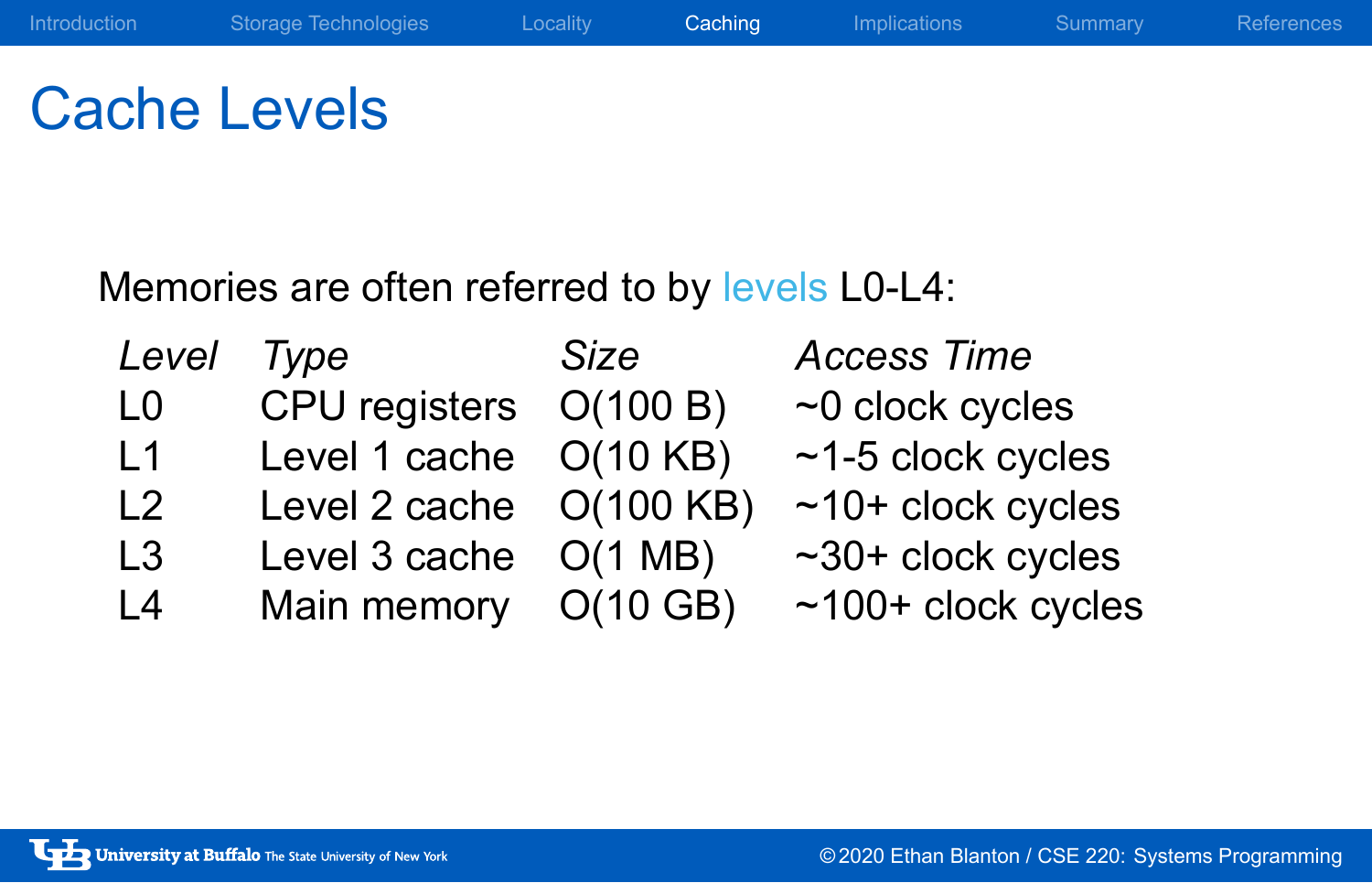## Caching Structure

Each level of cache stores blocks from the next level.

| L1:  | $\begin{array}{ c c c c c } \hline 7 & 3 & 4 \end{array}$ |
|------|-----------------------------------------------------------|
| l 2. |                                                           |
| l 3. | 56789                                                     |

Block location and size may vary from level to level.

Reads come from the first level with the desired data.

Writes eventually propagate to all levels.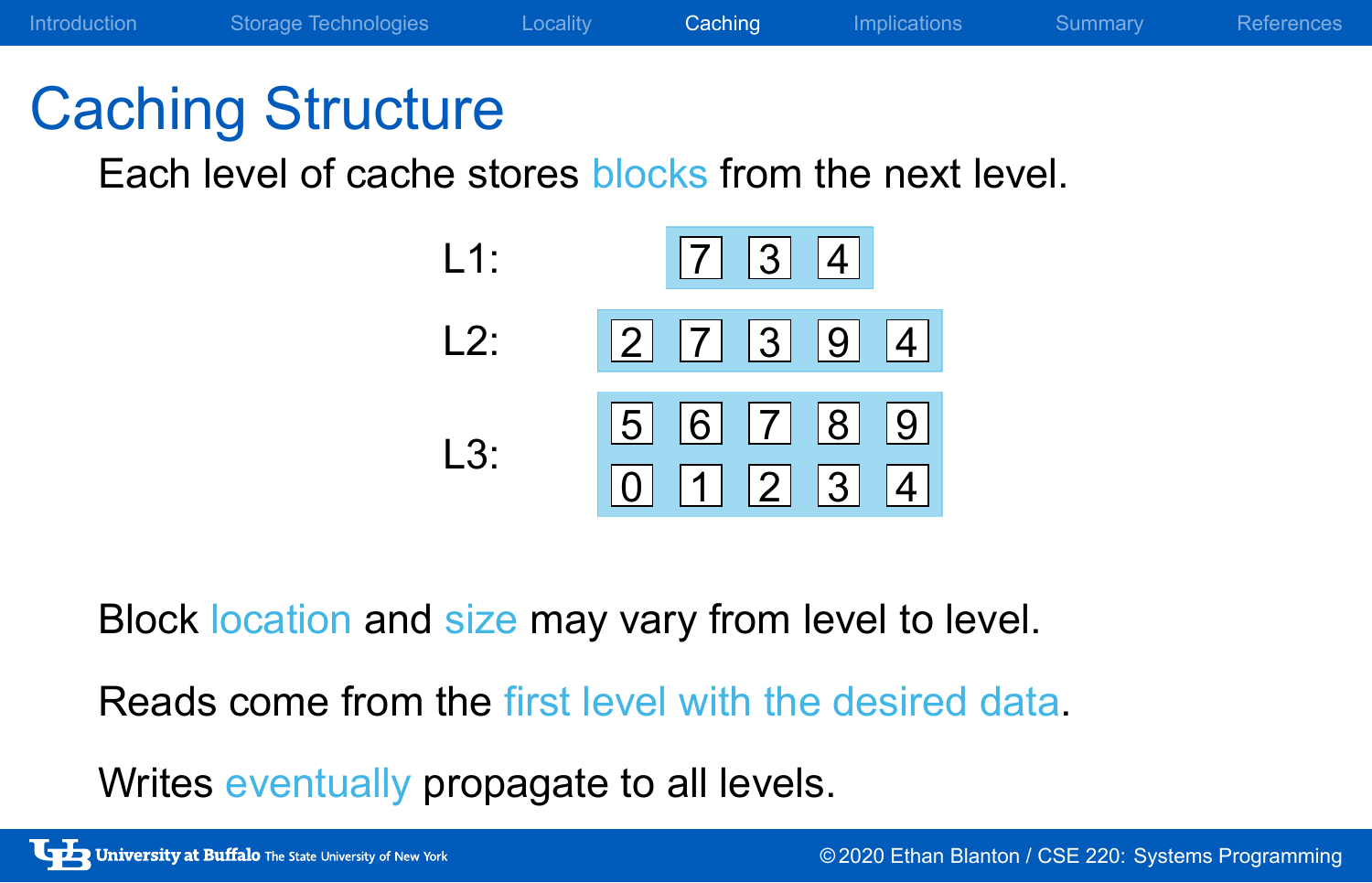## Cache Hits and Misses

When reading data, a cache can hit or miss.

A cache hit is when data is in the cache.

In this case, the read is fast!

A cache miss is when data isn't cached.

In this case, the next slower cache must be checked.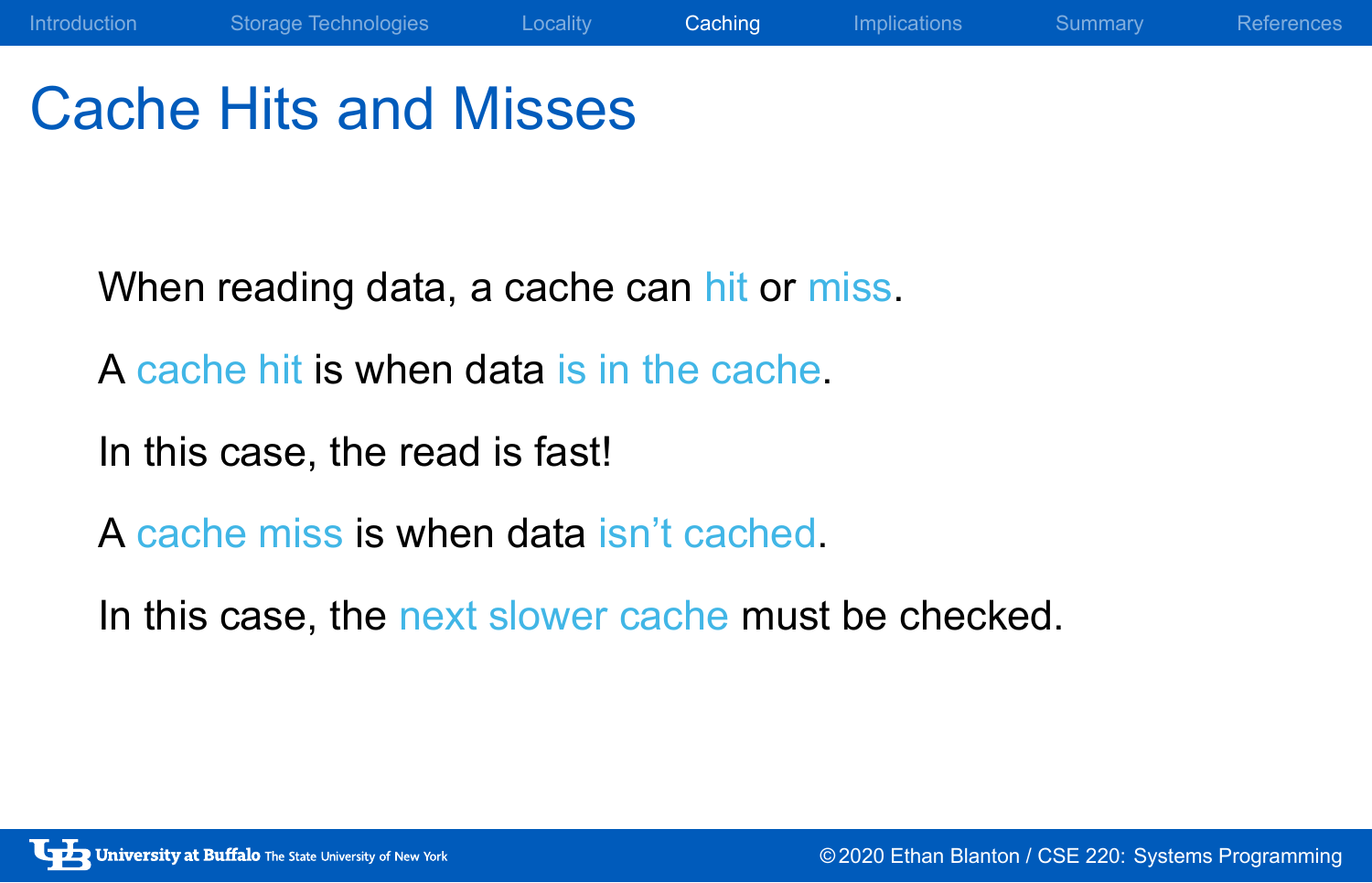### Cache Misses

There are three types of cache miss:

- Cold miss: The cache is empty or has free space but the block is not in the cache.
- Capacity miss: The block was removed from the cache to make room for another block.
- Conflict miss: The block must be stored in the same location as another block in the cache.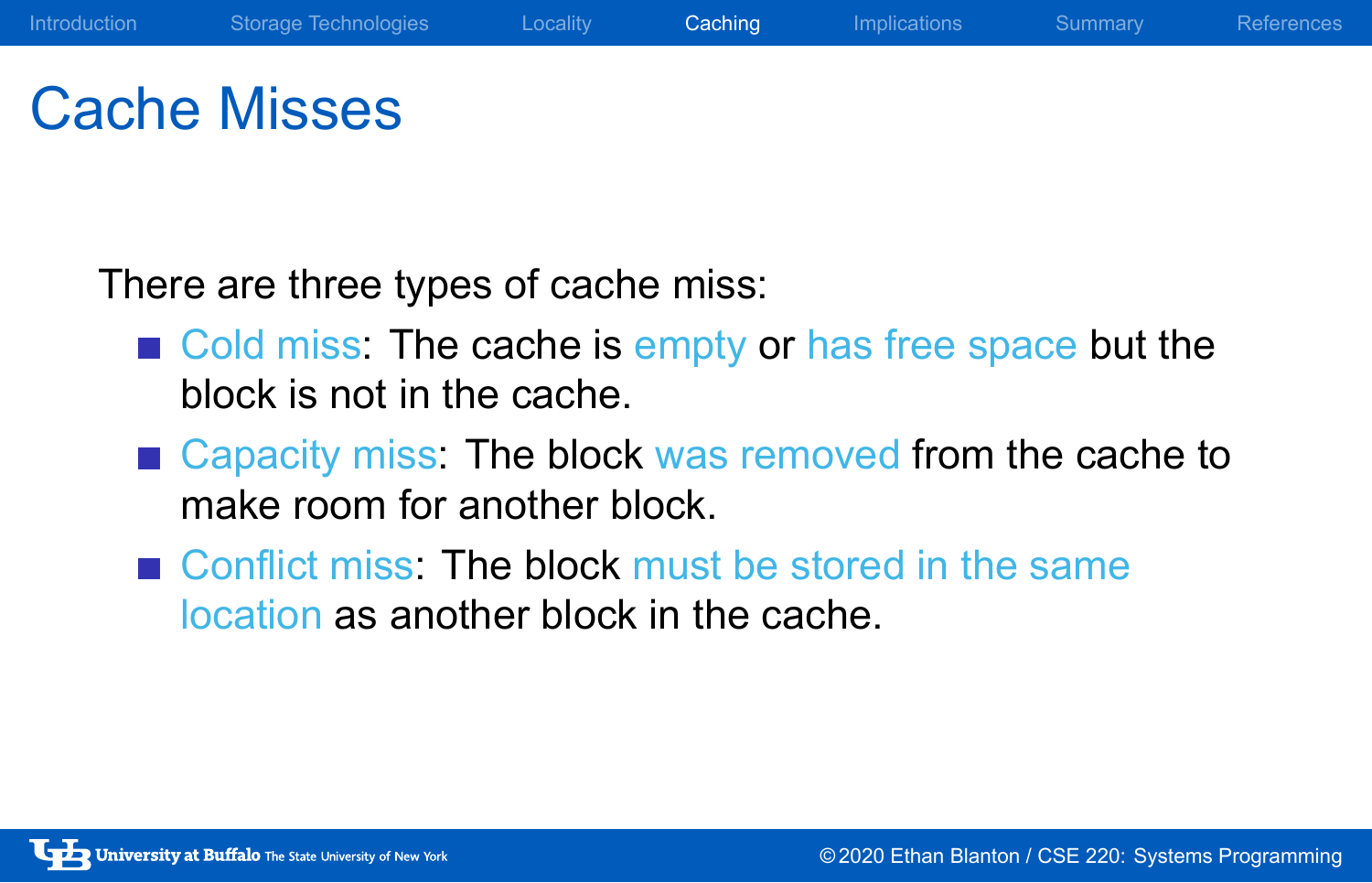### Caching the Caches

L1 stores blocks from L2, L2 stores blocks from L3, *etc.*

### Software can also cache:

- **Operating systems store disk blocks in RAM.**
- Web browsers store network files on disk.

Some caches are transparent: you don't know they're there.

Some caches are explicitly managed.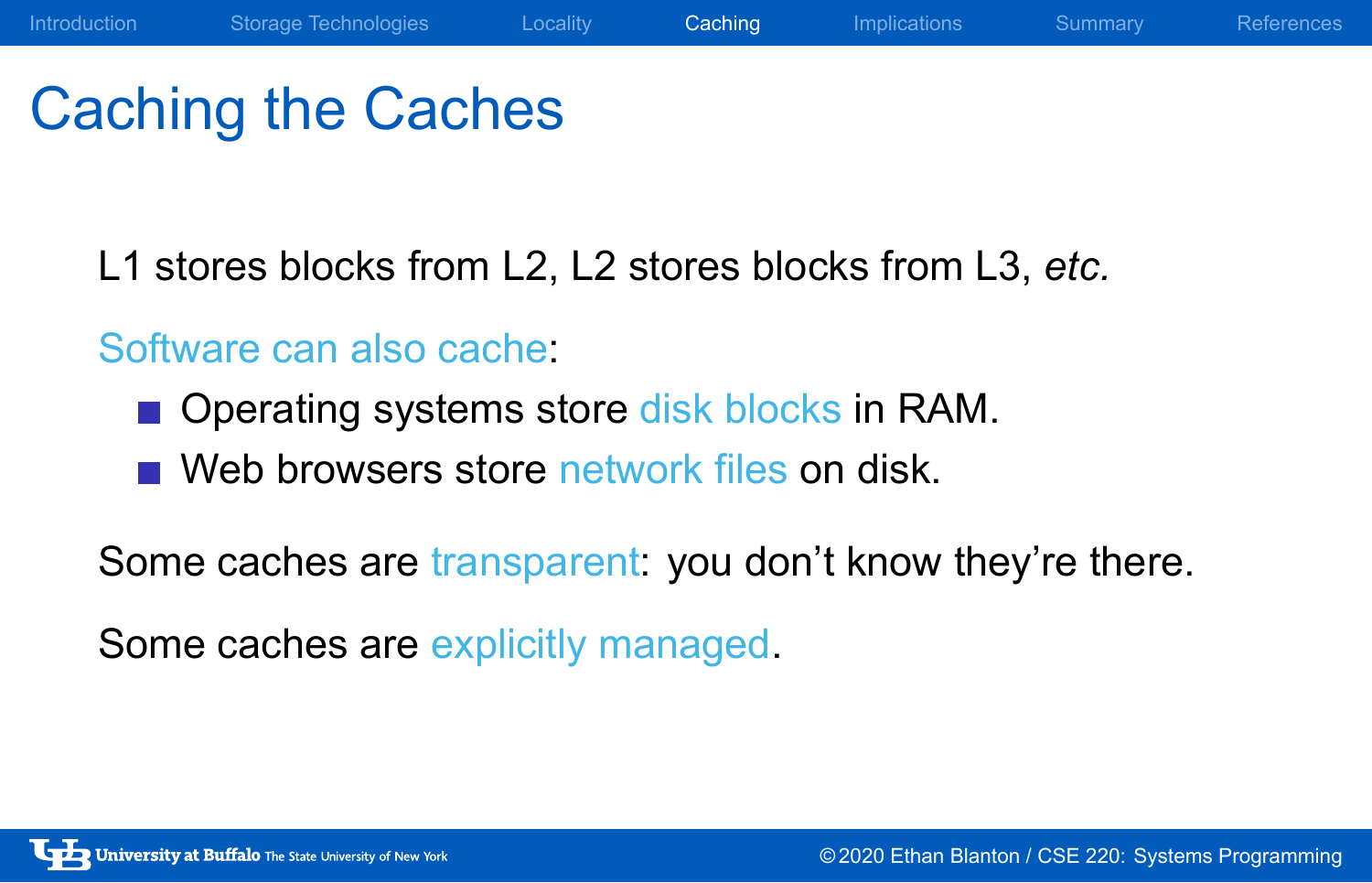## Designing for Caching

Remember this from week two? This is caching!

```
void copyij (int src[2048][2048],
             int dst [2048][2048]) {
    for (int i = \theta; i < 2048; i++) {
         for (int j = 0; j < 2048; j++) {
             \det[i][j] = src[i][j];
        }
    }
}
                3.8 ms
                                                   void copyji (int src[2048][2048],
                                                               int dst [2048][2048]) {
                                                       for (int j = 0; j < 2048; j++) {
                                                           for (int i = \theta; i < 2048; i++) {
                                                               \det[i][j] = src[i][j];
                                                          }
                                                     }
                                                  }
                                                                 72.2 ms
```
In copyji(), spatial locality is much poorer!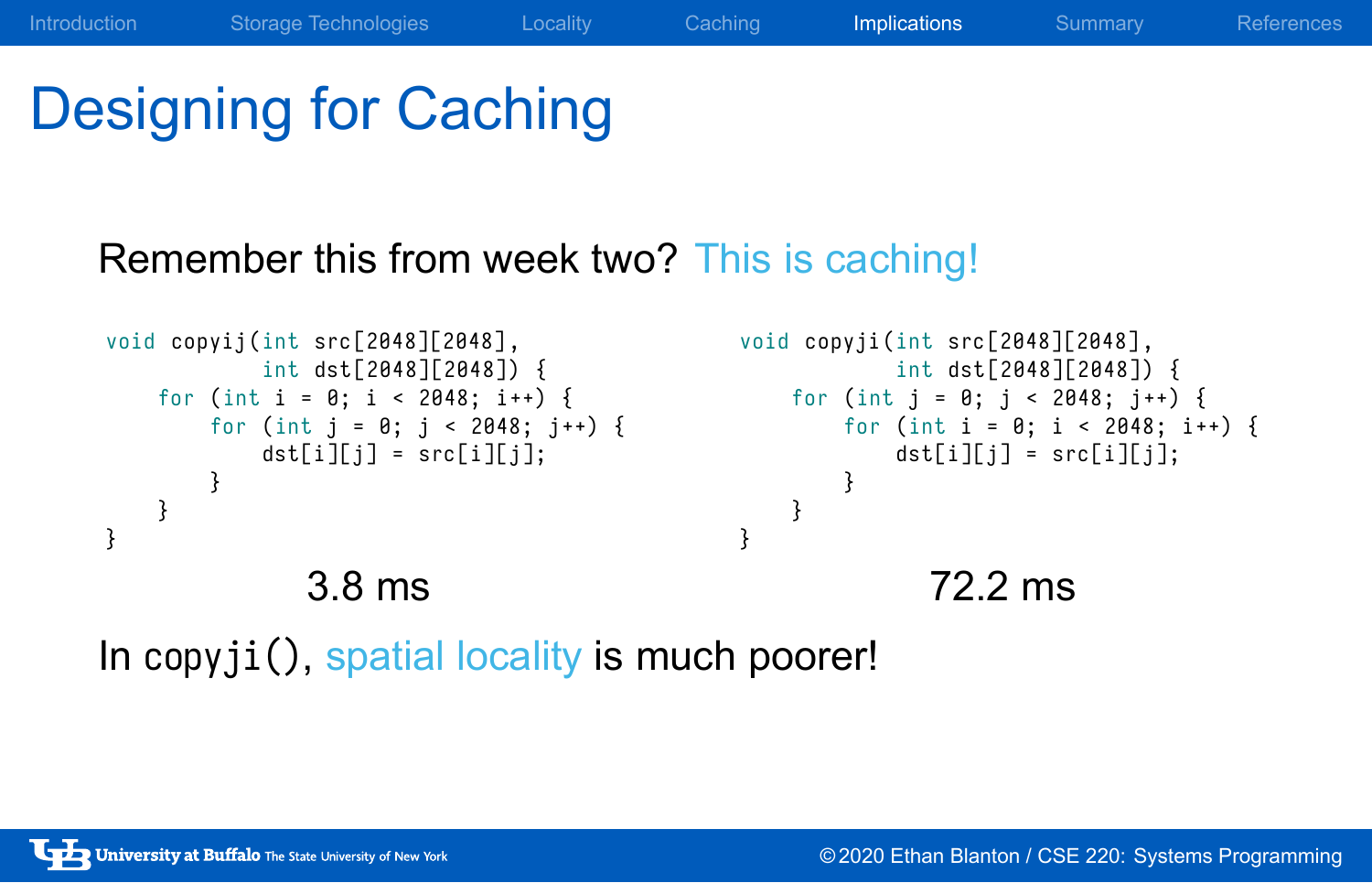### Writing Cache-Friendly Code

Your code will be faster if:

- You keep your working set (the items used for a particular task) small.
- You pay attention to locality.

This doesn't mean you can't use large data! (But it does mean you should try to use it sequentially.)

This doesn't mean you can't use random access! (But it does mean you should try to do it over small data.)

Compartmentalize the code that isn't cache-friendly.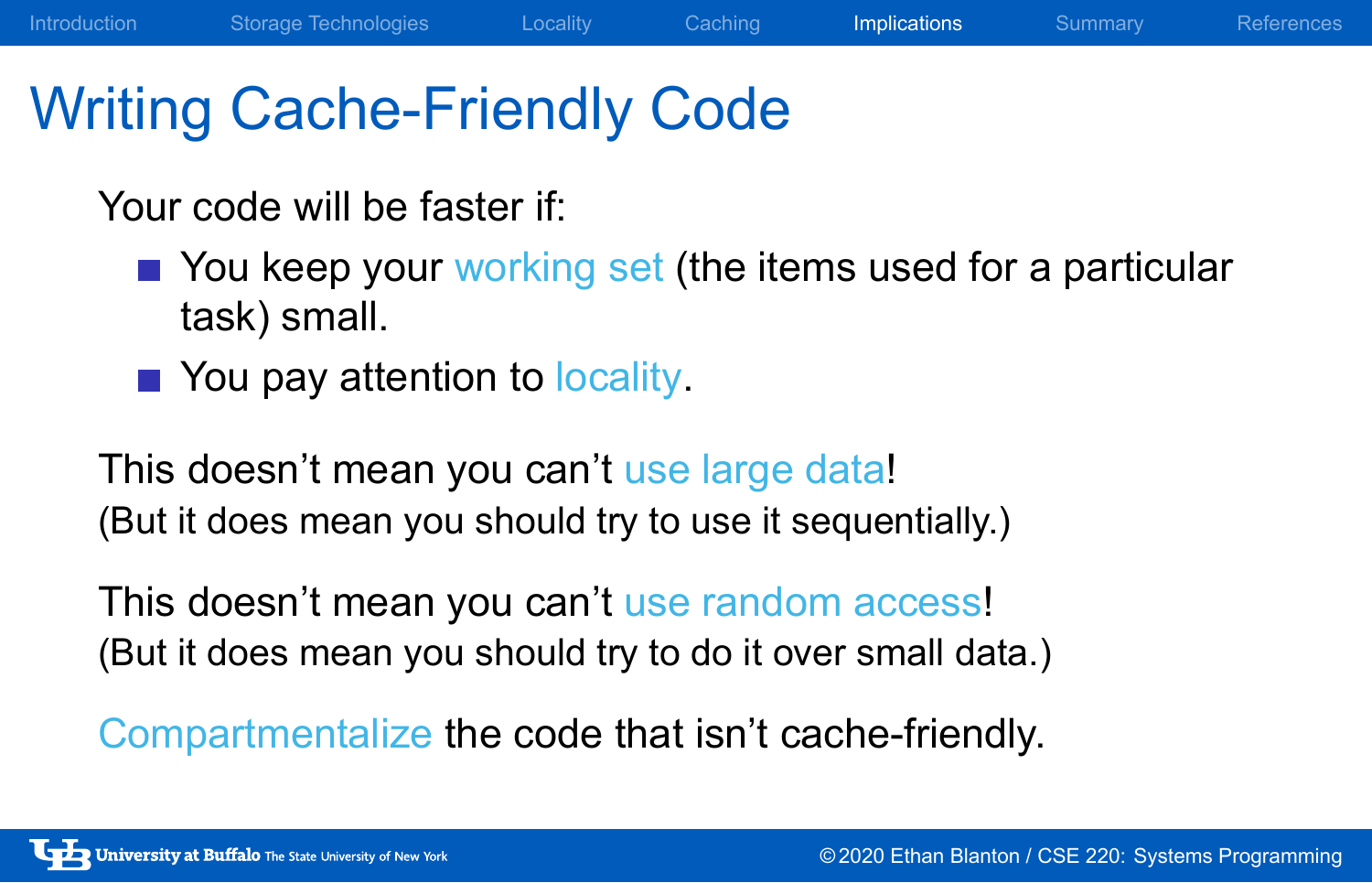## Honing Locality Sense

You will want to improve your sense of locality.

Does this code have good locality? Could it be better?

This is like understanding compiler optimizations:

Algorithms matter most, but constant factors make a difference.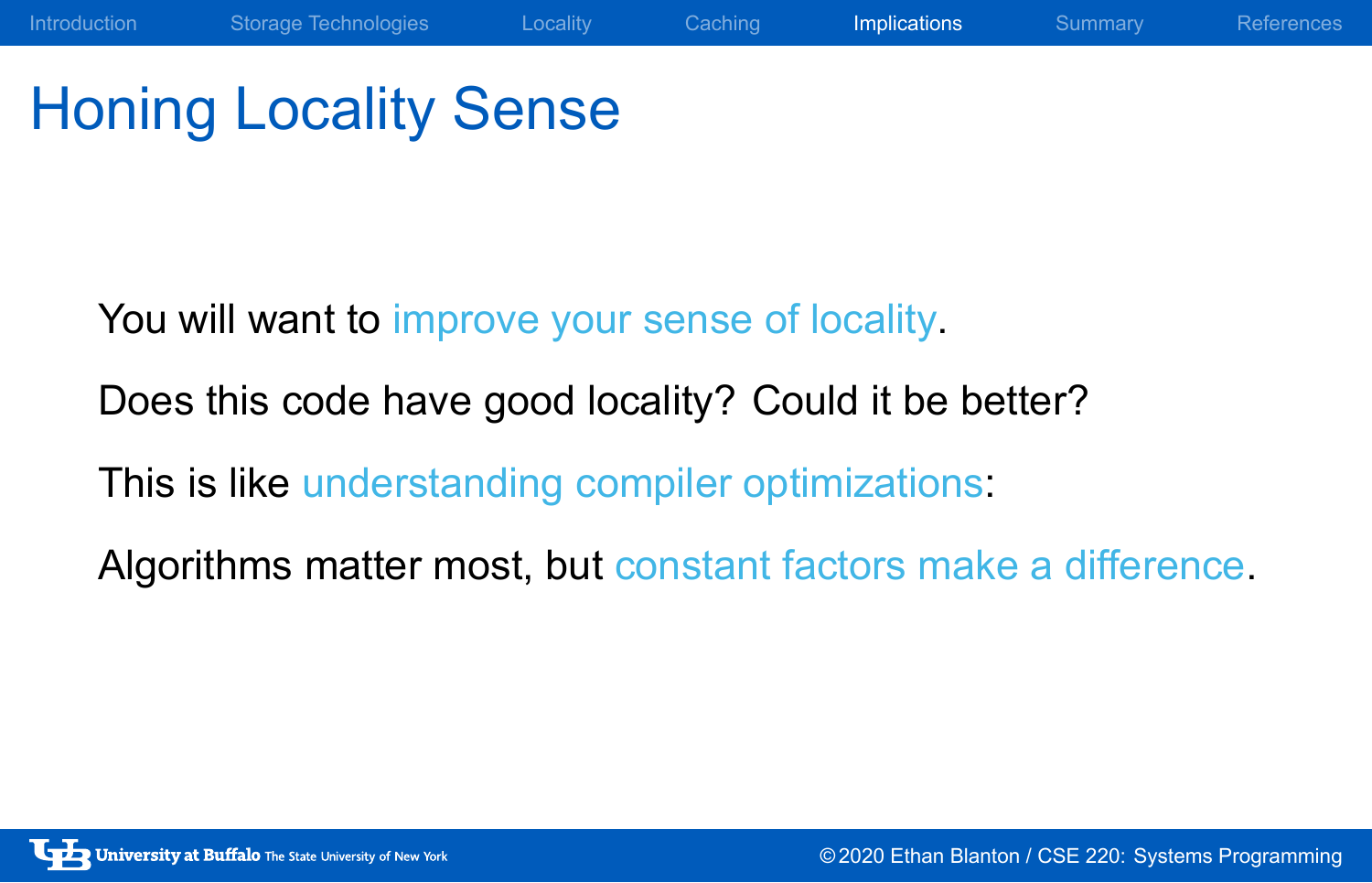### **Summary**

- $\blacksquare$  The CPU is much faster than memory or disks.
- The difference in speeds is growing.
- **Programs exhibit locality:** 
	- Spatial
	- **Temporal**
- Caching depends on locality to improve performance.
- **Nriting good programs requires understanding locality.**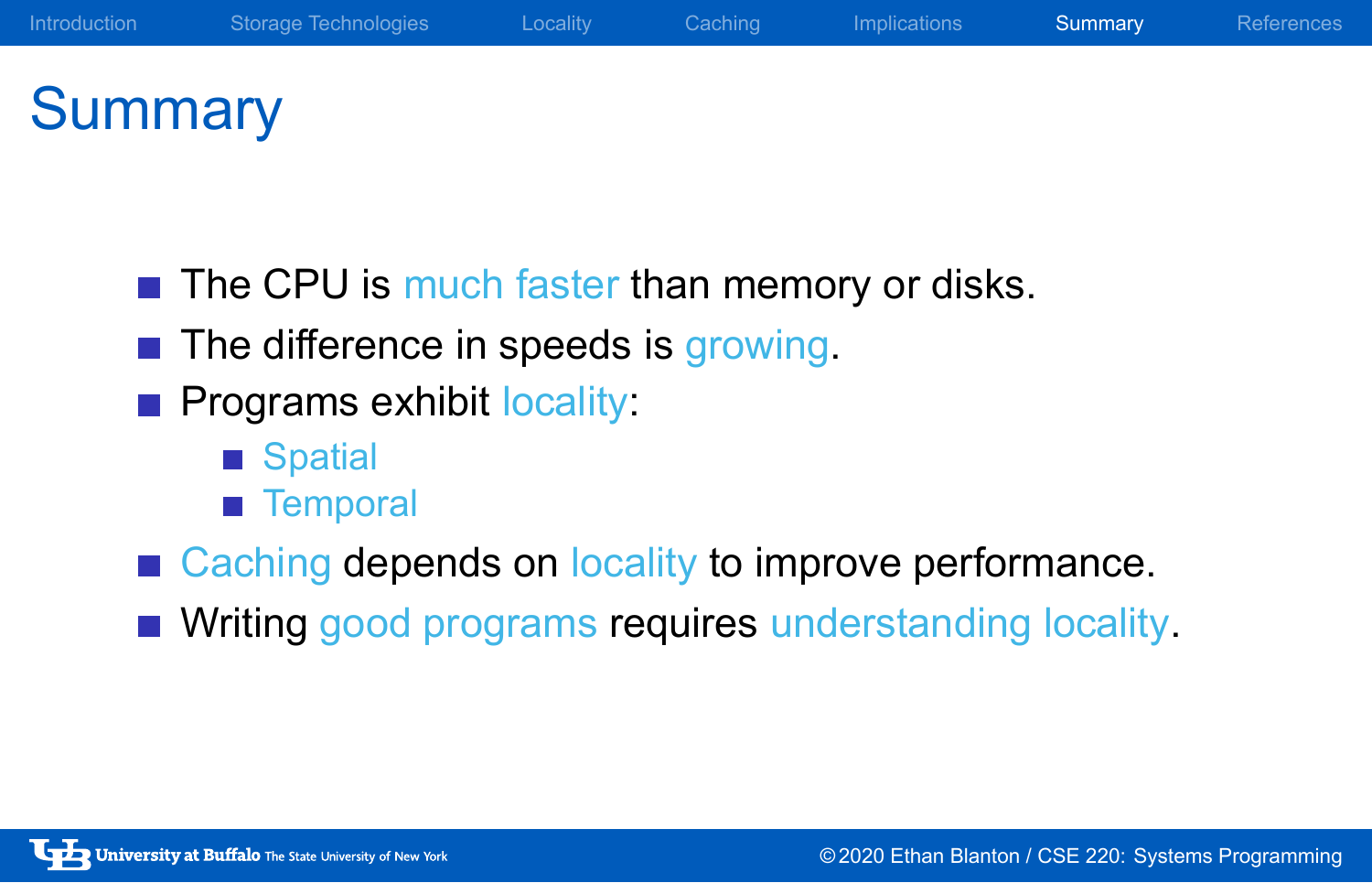### References I

### **Required Readings**

[1] Randal E. Bryant and David R. O'Hallaron. *Computer Science: A Programmer's Perspective*. Third Edition. Chapter 6: Intro, 6.1-6.3, 6.5-6.7. Pearson, 2016.